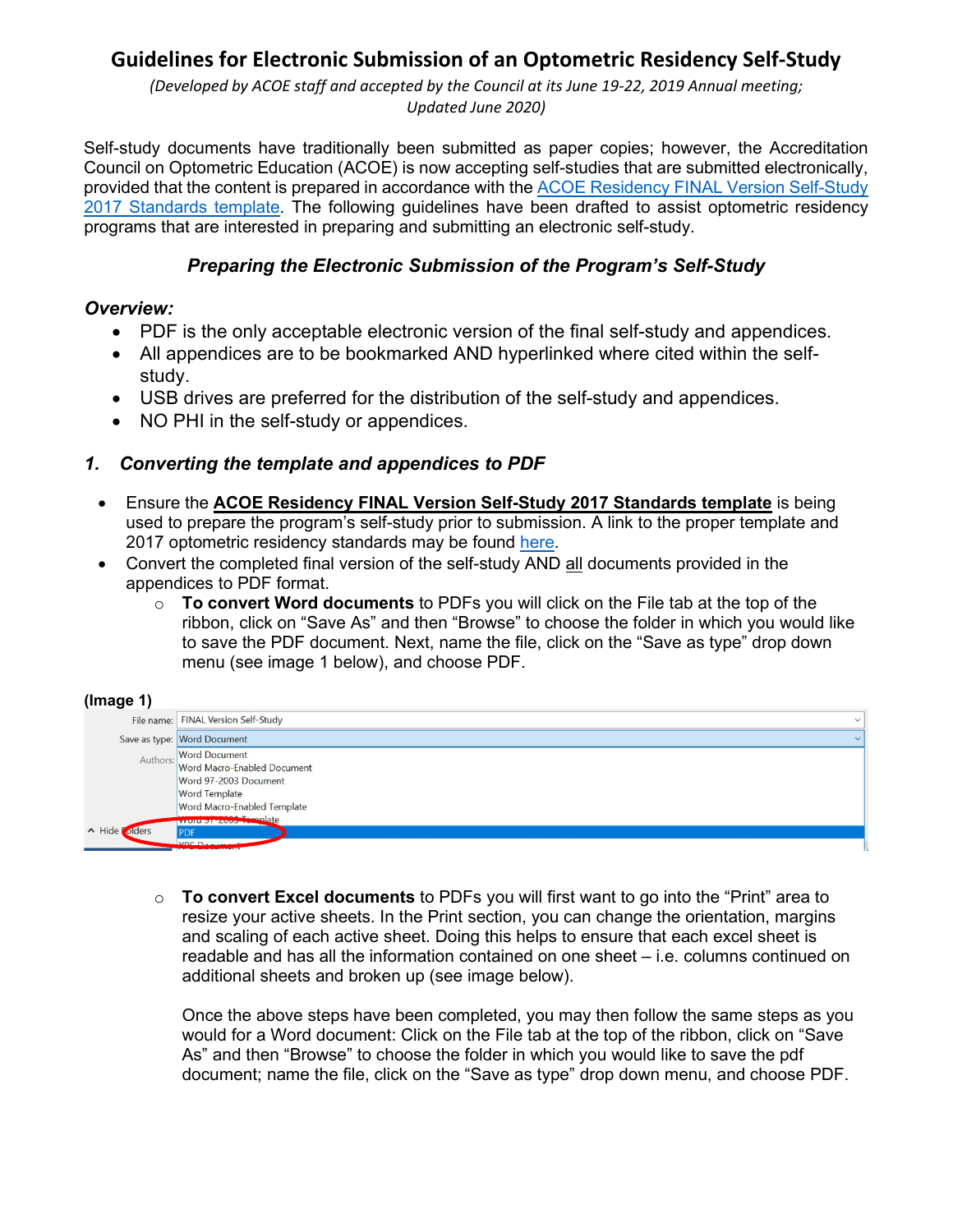| (Image 2)                   |                                                                                    |                            |                                                                            |                    |                      |                            |                                                                      |                                                                                                                                                                                 |                                  |                                                                                        |                       |                          |
|-----------------------------|------------------------------------------------------------------------------------|----------------------------|----------------------------------------------------------------------------|--------------------|----------------------|----------------------------|----------------------------------------------------------------------|---------------------------------------------------------------------------------------------------------------------------------------------------------------------------------|----------------------------------|----------------------------------------------------------------------------------------|-----------------------|--------------------------|
|                             |                                                                                    |                            |                                                                            | test excel - Excel |                      |                            | 您                                                                    | $\sim$ Wynn Dana $\odot$ $\odot$ $\circ$ $\sim$ $\circ$ $\circ$                                                                                                                 |                                  |                                                                                        |                       |                          |
| $_{\oplus}$                 | Print                                                                              |                            |                                                                            |                    |                      |                            |                                                                      |                                                                                                                                                                                 |                                  |                                                                                        |                       |                          |
| <b>d</b> Home<br>$\Box$ New | $\blacktriangle$<br>Copies:<br>$\overline{1}$<br>咼<br>$\mathbf{v}$                 |                            |                                                                            |                    |                      |                            |                                                                      |                                                                                                                                                                                 |                                  |                                                                                        |                       |                          |
| <b>D</b> Open               | Print                                                                              |                            | Item to be done<br><b>Corp. Letter corp.</b>                               | Completed          | Process              | Person                     | Timeframe                                                            | Notes / Attachments                                                                                                                                                             | <b>Example #</b>                 | Follow up                                                                              |                       |                          |
| Info                        | $\odot$<br>Printer                                                                 |                            | Email to new programs                                                      |                    | email                | Manager                    | after receiving app letter and<br>invoice has been created by Coord  | Send Dean's letter to Coord/AD                                                                                                                                                  | 1B                               | Contact<br><b>ORMstch:</b><br>Coardinator ti<br>nark dib <sup>e</sup> finitia<br>widt" |                       |                          |
| Save                        | Adobe PDF<br>S<br>Ready                                                            |                            | <b>Initial reminder letter to</b><br>DOR and supervisor                    | n/a                | Merge from database  | Manager                    | previous year                                                        | <b>EMAIL</b> following attachments: SS templates<br>Accred. Manual, Guidelines checklist, ACOE<br>program timeline                                                              | 1A                               |                                                                                        |                       |                          |
| Save As                     | <b>Printer Properties</b>                                                          |                            | merge letter reminder<br>Set up electronic folders for<br>each program     | n/a                | email                | Manager<br>Manager         | carly summer<br>After reminder letters are emailed                   | Setup as affiliate/program; put reminder lette<br>(1A) in each file                                                                                                             | 1C<br>$\overline{2}$             |                                                                                        |                       |                          |
| Save as Adobe               | Settings                                                                           |                            | Create residency checklist<br>for each electronic file                     |                    |                      | Coordinator                | After reminder letters are mailed                                    | re-created 4/20 with updated form                                                                                                                                               | $\mathbf{a}$                     |                                                                                        |                       |                          |
| <b>PDF</b>                  | <b>Print Active Sheets</b><br>囲<br>Only print the active sheets                    |                            | Set up travel information<br>request to program                            |                    |                      | Coordinator                | 6 moths prior to SV                                                  | Goes to program coordinator/supervisor; will<br>go in Specialist's initial contact email                                                                                        | 5                                | Contact if trave<br>info not recolved<br>(tems 36 & 40)                                |                       |                          |
| Print                       | $\hat{\mathbb{I}}$<br>$\blacktriangle$<br>Pages:<br>to<br>$\overline{\phantom{a}}$ |                            | Check HPAA status; create<br>agreement/letter; send to<br>AD for signature |                    | waiting for new info | Coordinator                | 4-6 months prior                                                     | Check G.\COEStaffyPDF Fles\HIPAA Business<br>Agreements to see if there is a PDF copy saved:<br>create forms for signature from GI/CDE<br>Staff/Word/Procedures/HIPAA/Templates | 23                               | Contact If HIPAS<br><b>BA not received</b><br>(tcm 41)                                 |                       |                          |
| Share                       | Collated<br>□                                                                      |                            | Communications List<br>Confirmation email drafted                          |                    | email<br>cmail       | Coordinator<br>Coordinator |                                                                      | Mgr will send pertinent info to Coordinator                                                                                                                                     | 34<br>ъ                          |                                                                                        |                       |                          |
| Export                      | $1.2.3$ $1.2.3$ $1.2.3$                                                            |                            | Send communications list<br>and draft email to Mgr                         |                    | ernal                | Coordinator                | Try to get the comm list and ema<br>notification done quickly.       |                                                                                                                                                                                 |                                  |                                                                                        |                       |                          |
|                             | Landscape Orientation                                                              |                            | Send email to program and<br>team                                          |                    | emai                 | Mgr                        |                                                                      | Communications list; 3 travel documents; cc:<br>Joyce, Gimi                                                                                                                     |                                  | Save in SV folde                                                                       |                       |                          |
| Publish                     | Letter                                                                             |                            | Pull permanent file; give to<br>manager                                    |                    |                      | Coordinator                | quest-meeting code in same calendar yea                              | Only for re-accreditation visits<br>IFS: TE System/Staff/Meeting Codes/ Create                                                                                                  |                                  |                                                                                        |                       |                          |
| Close                       | $8.5'' \times 11''$                                                                |                            | Meetingcode requested<br>SV overview updated                               |                    | ernal                | Coordinator<br>Coordinator | I to per diemsand mileager it evil be con                            | Mtg Code - fill out, email to A/P<br>G:\CDE\Word Site Visits\[year] upcoming site<br>visit & meeting summary; remove entry after                                                | $\boldsymbol{\mathcal{D}}$<br>35 |                                                                                        |                       |                          |
|                             | Normal Margins                                                                     |                            | Prepare TES                                                                |                    |                      | Coordinator                | when MC is authorized                                                | ACOE meeting<br>Typically travel begins day prior to SV or<br>meeting: IFS Manual for more info                                                                                 | $\mathbf{B}$                     |                                                                                        |                       |                          |
|                             | Left: 0.7" Right: 0.7"                                                             |                            | Letter* to program drafted<br>emaled to Mgr                                |                    | ernal                | Coordinator                | After email notice is sent; send<br>rogram letter at the same time a | Determine if initial or re-accreditation                                                                                                                                        | $\mathbf{S}$                     | *Site Visit<br>Confirmation<br>letter                                                  |                       |                          |
| Account                     | Fit All Columns on One Page<br>$\Box$<br>Shrink the printout so that it            |                            | Letter*/badground to tean<br>drafted; emailed to Mgr                       |                    | email                | Coordinator                | the team letter                                                      | Previous report, annual report, anything<br>natable, badground, travel?                                                                                                         | $\mathbf{z}$                     | Team Package<br>Letter                                                                 |                       |                          |
| Feedback                    | Page Setup                                                                         |                            |                                                                            |                    |                      |                            |                                                                      |                                                                                                                                                                                 |                                  |                                                                                        |                       |                          |
|                             |                                                                                    |                            |                                                                            |                    |                      |                            |                                                                      |                                                                                                                                                                                 |                                  |                                                                                        |                       | $\overline{\phantom{a}}$ |
| Options                     | 411                                                                                | of $4 \blacktriangleright$ |                                                                            |                    |                      |                            |                                                                      |                                                                                                                                                                                 |                                  |                                                                                        | <b>D</b> $\hat{\Phi}$ |                          |

# *2. Using bookmarks and hyperlinks in the template Appendices must be bookmarked and hyperlinked within the self-study.*

- Each standard and the accompanying appendices must be accurately bookmarked and labeled to ensure that teams and ACOE staff can easily toggle between standards, pages and appendices.
	- $\circ$  When PDF files are combined into a single PDF in Adobe Acrobat, bookmarks are automatically created for each added file. Please visit the **Adobe Page: Thumbnails and** [Bookmarks](https://helpx.adobe.com/acrobat/using/page-thumbnails-bookmarks-pdfs.html) for additional guidance, if needed.
- When an appendix is referenced in the body of the self-study template, the PDF version of the appendix must be hyperlinked where it is cited.
	- o Hyperlinks may be added to the Adobe PDF final draft version of the self-study by following these steps:
		- o Choose **Tools** > **Edit PDF** > **Link** > **Add or Edit**.
			- The pointer becomes a cross hair, and any existing links in the document, including invisible links, are temporarily visible.
		- $\circ$  Drag a rectangle where you want to create a link. This is the area in which the link is active.
		- o In the **Create Link** dialog box, choose the options you want for the link appearance.
		- o Select one of the following link actions:
			- **Go To A Page View**
				- Click Next to set the page number and view magnification you want in the current document or in another document (such as a file attachment), and then click **Set Link**.
			- **Open A File**